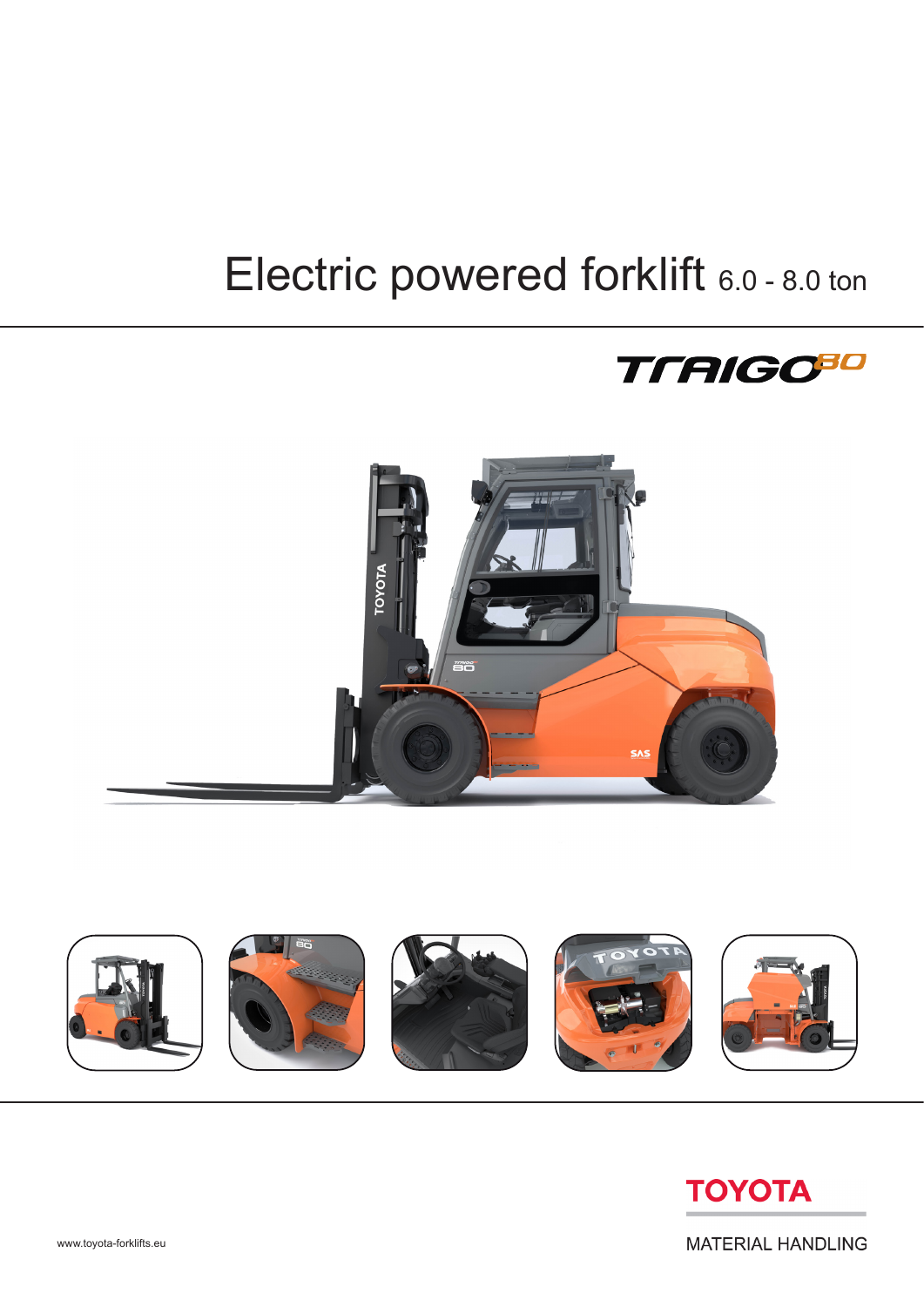## **Electric powered forklift 6.0 - 8.0 ton**

|                   | <b>Truck specifications</b> |                                                             | 9FBM60T               | 9FBM70T       | 9FBM80T            | 9FBH80T            |                      |                    |
|-------------------|-----------------------------|-------------------------------------------------------------|-----------------------|---------------|--------------------|--------------------|----------------------|--------------------|
|                   | 1.1                         | Manufacturer                                                |                       |               | Toyota             | Toyota             | Toyota               | Toyota             |
|                   | 1.2                         | Model                                                       |                       |               | 9FBM60T            | 9FBM70T            | 9FBM80T              | 9FBH80T            |
| dentification     | 1.3                         | <b>Drive</b>                                                |                       |               | Electric           | Electric           | Electric             | Electric           |
|                   | 1.4                         | Operator type                                               |                       |               | Driver seated      | Driver seated      | <b>Driver seated</b> | Driver seated      |
|                   | 1.5                         | Load capacity/rated load                                    | Q                     | kg            | 6000               | 7000               | 8000                 | 8000               |
|                   | 1.6                         | Load centre                                                 | $\mathsf c$           | mm            | 600                | 600                | 600                  | 900                |
|                   | 1.8                         | Load distance, centre of drive axle to fork                 | X                     | mm            | 700                | 710                | 715                  | 750                |
|                   | 1.9                         | Wheelbase                                                   | V                     | mm            | 2300               | 2300               | 2300                 | 2300               |
|                   | 2.1                         | Service weight                                              |                       | kg            | 12765              | 13476              | 14461                | 15918              |
| Weight            | 2.2                         | Axle load, with load, front/rear                            |                       | kg            | 16425 / 2340       | 18481 / 1995       | 20196 / 2265         | 21565 / 2553       |
|                   | 2.3                         | Axle load, without load, front/rear                         |                       | kg            | 7034 / 5731        | 7494 / 5892        | 7622 / 6839          | 7826 / 8092        |
|                   |                             | Tyres - pneumatic (P), pneumatic shaped cushion (SE), solid |                       |               |                    |                    |                      |                    |
|                   | 3.1                         | rubber (R)                                                  |                       |               | <b>SE</b>          | <b>SE</b>          | <b>SE</b>            | <b>SE</b>          |
|                   | 3.2                         | Tyre size, front                                            |                       |               | 355/50-20          | 8.25-15            | 300-15               | 300-15             |
| Tyres             | 3.3                         | Tyre size, rear                                             |                       |               | 8.25-15            | 8.25-15            | 300-15               | 300-15             |
|                   | 3.5                         | Wheels, number front/rear $(x =$ driven)                    |                       |               | 2x/2               | 4x/2               | 4x/2                 | 4x/2               |
|                   | 3.6                         | Track width, front                                          | $b_{10}$              | mm            | 1328               | 1510               | 1575                 | 1575               |
|                   | 3.7                         | Track width, rear                                           | $b_{11}$              | mm            | 1406               | 1406               | 1394                 | 1394               |
|                   | 4.1                         | Tilt of mast/fork carriage forward/backward                 | $\alpha/\beta$        | deg           | 5/8                | 5/8                | 5/8                  | 5/8                |
|                   | 4.2                         | Height, mast lowered                                        | $h_{1}$               | mm            | 2620               | 2720               | 2620                 | 2820               |
|                   | 4.3                         | Free lift                                                   | h <sub>2</sub>        | mm            | 100                | 100                | 100                  | 100                |
|                   | 4.4                         | Lift                                                        | $h_{\alpha}$          | mm            | 3300               | 3300               | 3300                 | 3300               |
|                   |                             | Lift height                                                 | $h_{23}$              | mm            | 3360               | 3360               | 3360                 | 3370               |
|                   | 4.5                         | Height, mast extended                                       | h <sub>4</sub>        | mm            | 4252               | 4252               | 4255                 | 4480               |
|                   | 4.7                         | Height of overhead guard (cab)                              | $h_{6}$               | mm            | 2835               | 2835               | 2835                 | 2835               |
|                   | 4.8                         | Seat height                                                 | h <sub>7</sub>        | mm            | 1710               | 1710               | 1710                 | 1710               |
|                   | 4.12                        | Coupling height                                             | $h_{10}$              | mm            | 785                | 785                | 785                  | 785                |
|                   | 4.19                        | Overall length                                              | I,                    | mm            | 4680               | 4690               | 4695                 | 5450               |
|                   | 4.20                        | Length to face of forks                                     | $I_{2}$               | mm            | 3480               | 3490               | 3495                 | 3650               |
| <b>Dimensions</b> | 4.21                        | Overall width                                               | b,                    | mm            | 1660               | 2004               | 2141                 | 2141               |
|                   | 4.22                        | Fork dimensions                                             | s/e/l                 | mm            | 60x200x1200        | 60x200x1200        | 60x200x1200          | 70x200x1800        |
|                   | 4.23                        | Fork carriage DIN 15 173, class/type A, B                   |                       |               | <b>IVA</b>         | <b>IVA</b>         | <b>IVA</b>           | <b>IVA</b>         |
|                   | 4.24                        | Fork carriage width                                         | $b_3$                 | mm            | 1600               | 1700               | 1700                 | 1700               |
|                   | 4.31                        | Ground clearance, with load, below mast                     | m <sub>1</sub>        | mm            | 220                | 220                | 220                  | 220                |
|                   | 4.32                        | Ground clearance, centre of wheelbase                       | m <sub>2</sub>        | mm            | 210                | 210                | 210                  | 210                |
|                   | 4.33                        | Aisle width for pallets 1000x1200 crossways                 | A <sub>st</sub>       | mm            | 4705               | 4715               | 4720                 | 4861               |
|                   | 4.34                        | Aisle width for pallets 800x1200 lengthways                 |                       | mm            | 4905               | 4915               | 4920                 | 5061               |
|                   | 4.35                        | Turning radius                                              | A <sub>st</sub><br>W. | mm            | 3005               | 3005               | 3005                 | 3111               |
|                   | 4.36                        | Internal turning radius                                     | a                     |               | 753                | 753                | 753                  | 753                |
|                   | 5.1                         | Travel speed, with/without load                             | $b_{13}$              | mm<br>km/h    | 18/20              | 18/20              | 17/19                | 16/18              |
|                   | $5.2\,$                     | Lift speed, with/without load                               |                       | m/s           | 0,38/0,48          | 0,36/0,48          | 0,32/0,42            | 0,32/0,42          |
|                   | 5.3                         | Lowering speed, with/without load                           |                       |               | 0,55/0,45          | 0,55/0,45          | 0,55/0,45            | 0,55/0,45          |
|                   | $5.5\,$                     | Drawbar pull, with/without load                             |                       | m/s<br>N      | 16573/17749        | 16237/17558        | 15848/17418          | 15562/17132        |
| Performance       | 5.6                         | Max. drawbar pull, with/without load                        |                       | N             | 44600 / 44600      | 44600 / 44600      | 44600 / 44600        | 44600 / 44600      |
|                   | 5.7                         | Gradeability, with/without load                             |                       | $\%$          | 7/11               | 6,3/10,6           | 5,6/9,7              | 5,2/8,7            |
|                   | 5.8                         | Max. gradeability, with/without load                        |                       | $\frac{0}{0}$ | 19/29              | 18/27              | 16/25                | 16/23              |
|                   | 5.9                         | Acceleration time, with/without load                        |                       | $\mathsf S$   | 5,1/4,7            | 5,8/5,1            | 5,8/5,1              | 6,0/5,2            |
|                   | 5.10                        | Service brake                                               |                       |               | Hydraulic          | Hydraulic          | Hydraulic            | Hydraulic          |
|                   | 6.1                         | Drive motor rating S2 60 min                                |                       | kW            | 2x 21,2            | 2x 21,2            | 2x 21,2              | 2x 21,2            |
|                   | 6.2                         | Lift motor rating S3 15%                                    |                       | kW            | 32                 | 32                 | 32                   | 32                 |
| Electric motor    | 6.3                         | Battery acc. to DIN 43 531/35/36 A, B, C, no                |                       |               | <b>DIN 43536 A</b> | <b>DIN 43536 A</b> | <b>DIN 43536 A</b>   | <b>DIN 43536 A</b> |
|                   | 6.4                         | Battery voltage, nominal capacity K <sub>5</sub>            |                       | V/Ah          | 80/1120            | 80/1120            | 80/1120              | 80/1120            |
|                   | 6.5                         | <b>Battery weight</b>                                       |                       | kg            | 2785               | 2785               | 2785                 | 2785               |
|                   | 6.6                         |                                                             |                       |               |                    |                    |                      |                    |
|                   |                             | Energy consumption acc. to EN16796:2016                     |                       |               | 10.5               | 11.0               | 13.1                 | 14.5               |
|                   | 8.1                         | Type of drive control                                       |                       |               | AC                 | AC                 | AC                   | AC                 |
| <b>Others</b>     | 8.2                         | Operating pressure for attachments                          |                       | bar           | 250                | 250                | 250                  | 250                |
|                   | 8.3                         | Oil volume for attachments                                  |                       | I/min         | $80\,$             | $80\,$             | $80\,$               | 80                 |
|                   | 8.4                         | Sound level at the driver's ear according to EN 12 053      |                       | dB(A)         | 65,8               | 65,8               | 65,8                 | 65,8               |

All data are based on table configuration. Other configurations may give other values. Truck performance and dimensions are nominal and subject to tolerances. Products and specifications are subject to change without notice.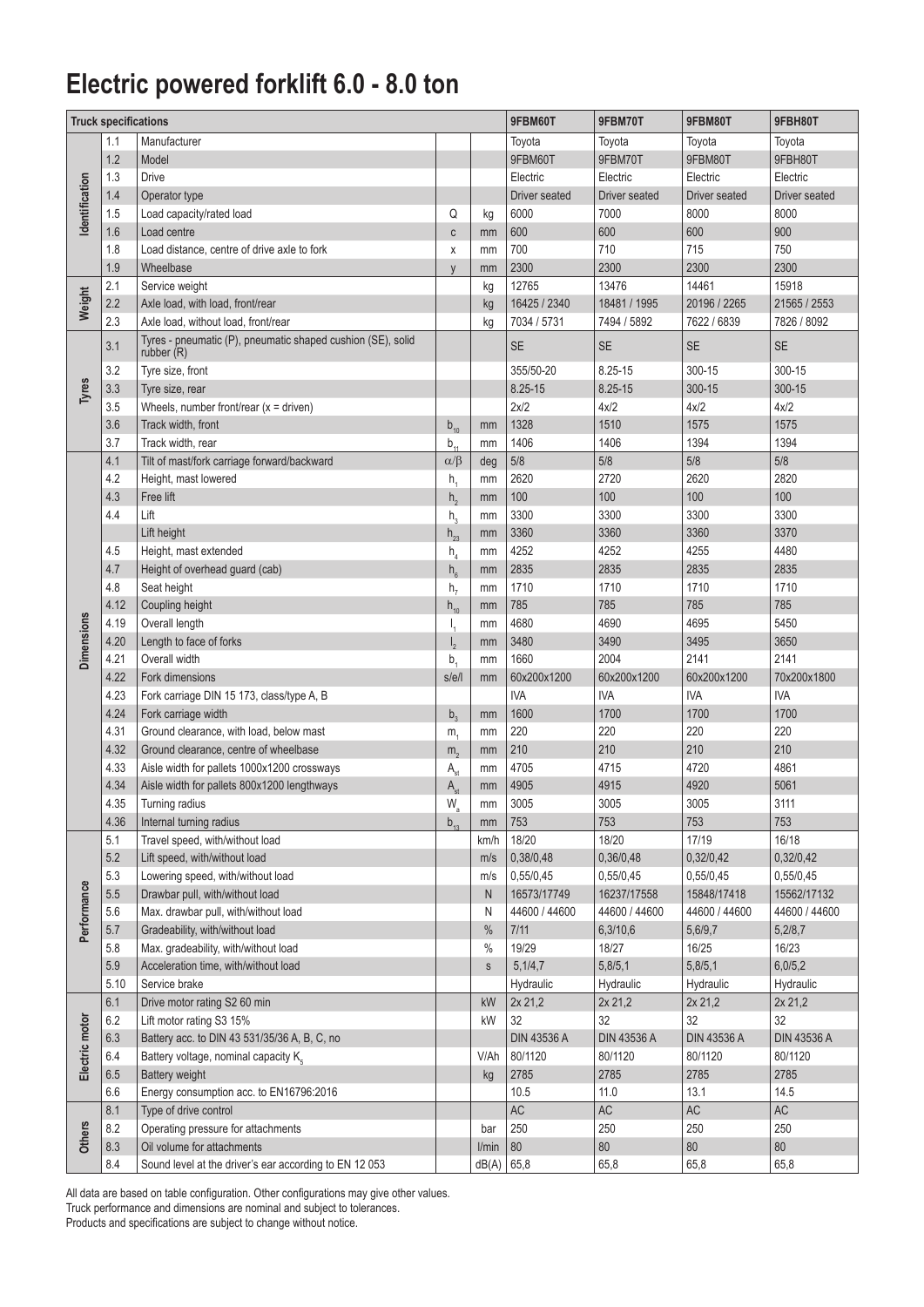## **Mast dimensions and rated capacities**

| Model   |                       |                            |      |      | $\mathsf{V}$ |      |      |      |      | <b>FV</b> |      | <b>FSV</b> |      |      |      |      |      |      |      |
|---------|-----------------------|----------------------------|------|------|--------------|------|------|------|------|-----------|------|------------|------|------|------|------|------|------|------|
|         | Lift height           | $h_{23}$                   | 3360 | 3760 | 4060         | 4560 | 5060 | 5560 | 6060 | 3360      | 3760 | 4060       | 4360 | 4760 | 5060 | 5560 | 6060 | 6560 | 7060 |
|         | Lift                  | $h_{3}$                    | 3300 | 3700 | 4000         | 4500 | 5000 | 5500 | 6000 | 3300      | 3700 | 4000       | 4300 | 4700 | 5000 | 5500 | 6000 | 6500 | 7000 |
| 9FBM60T | Height, mast lowered  | h,                         | 2620 | 2820 | 3020         | 3270 | 3520 | 3770 | 4020 | 2620      | 2820 | 3020       | 2620 | 2720 | 2820 | 3020 | 3220 | 3420 | 3620 |
|         | Height, mast extended | h,                         | 4252 | 4652 | 4970         | 5470 | 5970 | 6470 | 6970 | 4280      | 4680 | 4980       | 5280 | 5680 | 5980 | 6480 | 6980 | 7480 | 7980 |
|         | Free lift             | h,                         | 100  | 100  | 100          | 100  | 100  | 100  | 100  | 1705      | 1905 | 2055       | 1655 | 1755 | 1855 | 2055 | 2255 | 2455 | 2655 |
|         | Lift height           | $h_{23}$                   | 3360 | 3760 | 4060         | 4560 | 5060 | 5560 | 6060 | 3360      | 3760 | 4060       | 4360 | 4760 | 5060 | 5560 | 6060 | 6560 | 7060 |
|         | Lift                  | h,                         | 3300 | 3700 | 4000         | 4500 | 5000 | 5500 | 6000 | 3300      | 3700 | 4000       | 4300 | 4700 | 5000 | 5500 | 6000 | 6500 | 7000 |
| 9FBM70T | Height, mast lowered  | h,                         | 2720 | 2920 | 3120         | 3370 | 3620 | 3870 | 4120 | 2720      | 2920 | 3120       | 2620 | 2720 | 2820 | 3020 | 3220 | 3420 | 3620 |
|         | Height, mast extended | h,                         | 4352 | 4752 | 5070         | 5570 | 6070 | 6570 | 7070 | 4280      | 4680 | 4980       | 5280 | 5680 | 5980 | 6480 | 6980 | 7480 | 7980 |
|         | Free lift             | h,                         | 100  | 100  | 100          | 100  | 100  | 100  | 100  | 1740      | 1940 | 2140       | 1655 | 1755 | 1855 | 2055 | 2255 | 2455 | 2655 |
|         | Lift height           | $h_{23}$                   | 3360 | 3760 | 4060         | 4560 | 5060 | 5560 | 6060 | 3360      | 3760 | 4060       | 4360 | 4760 | 5060 | 5560 | 6060 | 6560 | 7060 |
|         | Lift                  | $h_{\mathcal{R}}$          | 3300 | 3700 | 4000         | 4500 | 5000 | 5500 | 6000 | 3300      | 3700 | 4000       | 4300 | 4700 | 5000 | 5500 | 6000 | 6500 | 7000 |
| 9FBM80T | Height, mast lowered  | h,                         | 2620 | 2920 | 3120         | 3370 | 3620 | 3870 | 4120 | 2670      | 2920 | 3120       | 2690 | 2820 | 2920 | 3090 | 3260 | 3430 | 3620 |
|         | Height, mast extended | $h_{\scriptscriptstyle A}$ | 4255 | 4720 | 5070         | 5570 | 6070 | 6570 | 7070 | 4334      | 4734 | 5034       | 5353 | 5753 | 6053 | 6553 | 7053 | 7553 | 8053 |
|         | Free lift             | h.                         | 100  | 100  | 100          | 100  | 100  | 100  | 100  | 1705      | 1955 | 2155       | 1710 | 1840 | 1940 | 2110 | 2280 | 2450 | 2640 |
|         | Lift height           | $h_{23}$                   | 3370 | 3770 | 4070         | 4570 | 5070 | 5570 | 6070 | 3370      | 3770 | 4070       | 4370 | 4770 | 5070 | 5570 | 6070 | 6570 | 7070 |
|         | Lift                  | h,                         | 3300 | 3700 | 4000         | 4500 | 5000 | 5500 | 6000 | 3300      | 3700 | 4000       | 4300 | 4700 | 5000 | 5500 | 6000 | 6500 | 7000 |
| 9FBH80T | Height, mast lowered  | h,                         | 2820 | 3120 | 3320         | 3570 | 3820 | 4070 | 4320 | 2770      | 3020 | 3220       | 2820 | 2950 | 3050 | 3220 | 3390 | 3550 | 3720 |
|         | Height, mast extended | h,                         | 4480 | 4920 | 5270         | 5770 | 6270 | 6770 | 7270 | 4334      | 4734 | 5034       | 5575 | 5975 | 6275 | 6775 | 7275 | 7775 | 8275 |
|         | Free lift             | h.                         | 100  | 100  | 100          | 100  | 100  | 100  | 100  | 1745      | 1995 | 2195       | 1545 | 1675 | 1775 | 1945 | 2115 | 2275 | 2445 |

| Single tyre  |                            |     |      |      |      |      |      |      |      |      | <b>FV</b> |      | FSV  |      |      |      |      |      |      |  |
|--------------|----------------------------|-----|------|------|------|------|------|------|------|------|-----------|------|------|------|------|------|------|------|------|--|
| っ<br>مه<br>ຶ | Tilt range, forward        | deg |      |      |      |      |      |      |      |      |           |      |      |      |      |      |      |      |      |  |
|              | Tilt range, Backward       | deg |      |      |      |      |      |      |      |      |           |      |      |      |      |      |      |      |      |  |
|              | Load capacity at 600 mm LC | кg  | 6000 | 6000 | 6000 | 6000 | 6000 | 6000 | 6000 | 6000 | 6000      | 6000 | 6000 | 6000 | 6000 | 6000 | 6000 | 6000 | 6000 |  |

| Dual tyre            |                            |     |               |      |      |      |               |      |      |      | <b>FV</b> |      | <b>FSV</b>           |      |      |          |      |              |      |  |
|----------------------|----------------------------|-----|---------------|------|------|------|---------------|------|------|------|-----------|------|----------------------|------|------|----------|------|--------------|------|--|
| 능<br><b>SM7</b><br>농 | Tilt range, forward        | deg |               | о    | 5    |      | b             | b    |      |      | b         |      |                      | b    |      |          | 5    |              |      |  |
|                      | Tilt range, backward       | deg | 8             |      | 8    |      | ň             | 8    |      | 8    | 8         |      |                      | 8    |      | 8        | 8    | 8            |      |  |
|                      | Load capacity at 600 mm LC | kg  | 7000          | 7000 | 7000 | 7000 | 7000          | 7000 | 7000 | 7000 | 7000      | 7000 | 7000                 | 7000 | 7000 | 6700     | 6700 | 6200         | 6200 |  |
| <b>BM80T</b>         | Tilt range, forward        | deg |               |      | 5    |      |               | 5    |      |      | 5         |      |                      | 5    |      |          | 5    |              |      |  |
|                      | Tilt range, backward       | deg | 8             | 8    | 8    |      | $\Omega$<br>ň | 8    |      | 8    | 8         |      | 8                    | 8    | 8    |          | 8    |              | ጸ    |  |
| 농                    | Load capacity at 600 mm LC | kg  | 8000          | 8000 | 8000 | 8000 | 8000          | 8000 | 7700 | 8000 | 8000      | 8000 | 8000                 | 8000 | 8000 | 8000     | 7700 | 7500         | 7500 |  |
| <b>H80T</b>          | Tilt range, forward        | deg | 5             |      | 5    |      |               | 5    |      |      | 5         |      |                      | 5    |      |          | 5    |              |      |  |
| ᅙ<br>농               | Tilt range, backward       | deg | $\Omega$<br>ŏ | C    | 8    |      | C             | 8    |      | 8    | 8         | 8    | $\Omega$<br>$\Omega$ | 8    | 8    | $\Omega$ | 8    | $\circ$<br>ŏ | ň    |  |
|                      | Load capacity at 900 mm LC | kg  | 8000          | 8000 | 8000 | 8000 | 7700          | 7700 | 7500 | 8000 | 8000      | 8000 | 8000                 | 8000 | 8000 | 8000     | 7700 | 7300         | 7300 |  |